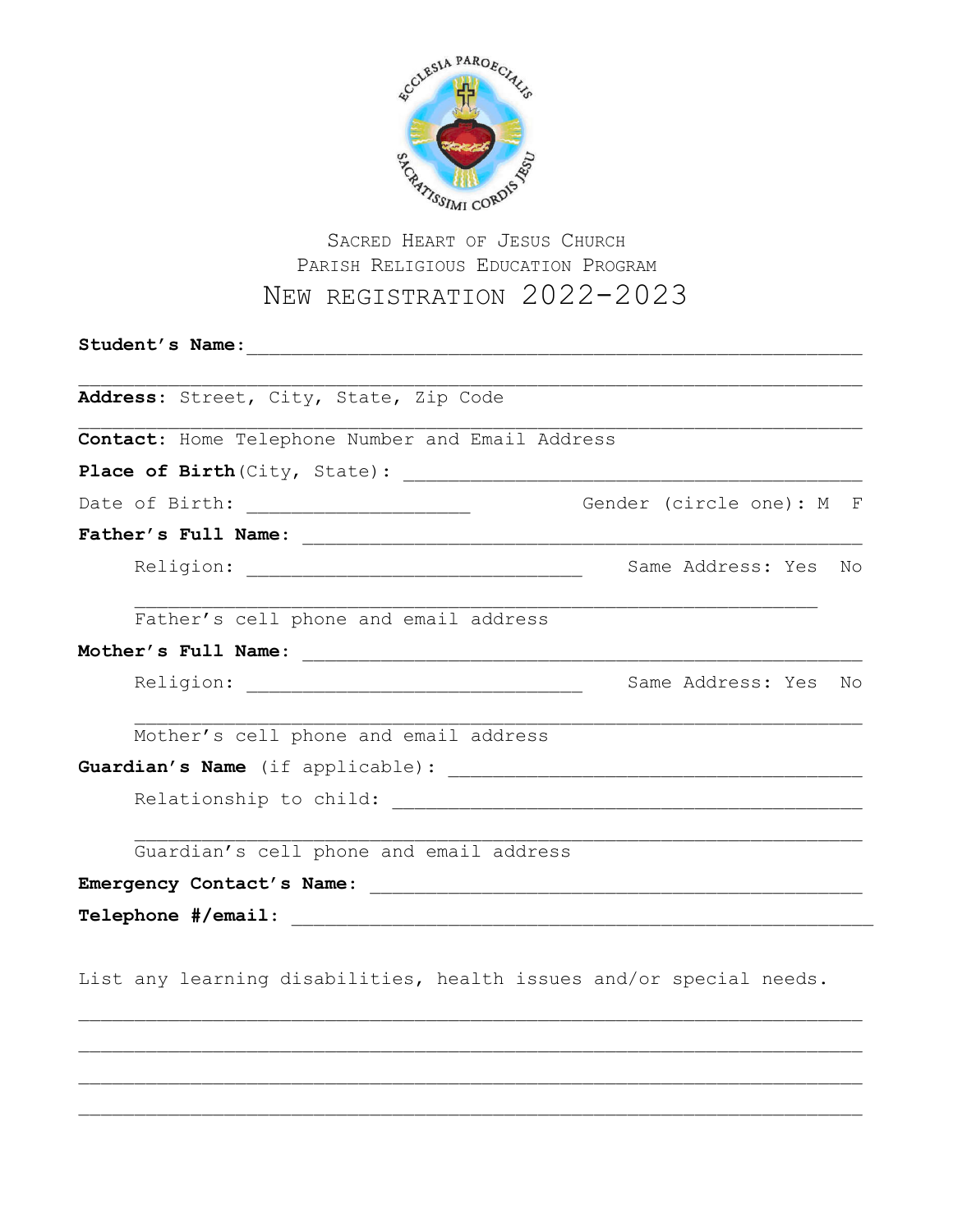## **Sacramental Information** Parents' Marital Status: Married and Separated Divorced \_\_\_\_\_ Remarried \_\_\_\_\_ Widowed \_\_\_\_\_ Single \_\_\_\_\_ Church Annulment Mother's Maiden Name: Were parents married in a Catholic Church? Yes \_\_\_\_\_ No \_\_\_\_\_  $\mathcal{L}_\text{max} = \frac{1}{2} \sum_{i=1}^n \mathcal{L}_\text{max}(\mathbf{z}_i - \mathbf{z}_i)$ Name of church and address **Child's Sacramental Information** Baptism: \_\_\_\_\_\_\_\_\_\_\_\_\_\_\_\_\_\_\_\_\_\_\_\_\_\_\_\_\_\_\_\_\_\_\_\_\_\_\_\_\_ Date \_\_\_\_\_\_\_\_\_\_\_\_\_\_ Name of church  $\mathcal{L}_\text{max} = \frac{1}{2} \sum_{i=1}^n \mathcal{L}_\text{max}(\mathbf{z}_i - \mathbf{z}_i)$ Address of church First Holy Communion: \_\_\_\_\_\_\_\_\_\_\_\_\_\_\_\_\_\_\_\_\_\_\_\_\_\_\_\_\_ Date \_\_\_\_\_\_\_\_\_\_\_\_\_\_ Name of church Address of church **Previous Religious Education Experience**: Parish Religious Education Program: Yes No Mumber of years PREP Grade (2022-2023) \_\_\_\_\_\_\_\_\_ Grade in School (2022-2023) \_\_\_\_\_\_ Parish Name \_\_\_\_\_\_\_\_\_\_\_\_\_\_\_\_\_\_\_\_\_\_\_\_\_\_\_\_\_\_\_\_\_\_\_\_\_\_\_\_\_\_\_\_\_\_\_\_\_\_\_\_\_\_\_\_\_\_ Parish Address \_\_\_\_\_\_\_\_\_\_\_\_\_\_\_\_\_\_\_\_\_\_\_\_\_\_\_\_\_\_\_\_\_\_\_\_\_\_\_\_\_\_\_\_\_\_\_\_\_\_\_\_\_\_\_ Catholic School religious education: Yes No Number of years Name of Catholic School \_\_\_\_\_\_\_\_\_\_\_\_\_\_\_\_\_\_\_\_\_\_\_\_\_\_\_\_\_\_\_\_\_\_\_\_\_\_\_\_\_\_\_\_\_\_ Address of school Also complete the Medical Matters form and return it with registration payment and an authentic baptismal certificate to Sacred Heart of Jesus Parish, Religious Education Office, 210 E. Northampton St., Bath, PA 18014. • Fees: \$95 for one child, \$150 for two, \$200 for three or more children. Make checks payable to Sacred Heart of Jesus Parish. *Early Registration: Due July 5, 2022. Discount \$10 per student.*  For office use only: Date received \_\_\_\_\_\_\_\_\_\_\_\_\_\_\_\_\_\_\_\_\_\_\_\_\_\_\_\_\_\_\_ Payment: \_\_\_\_Cash \_\_\_\_Check Number\_\_\_\_\_\_\_\_\_\_\_ Amount \$\_\_\_\_\_\_\_\_\_\_\_\_\_\_\_ Registered Parishioners: Yes No Envelopes: Yes No Registration status: Active Inactive Authentic Baptismal Certificate: Yes No